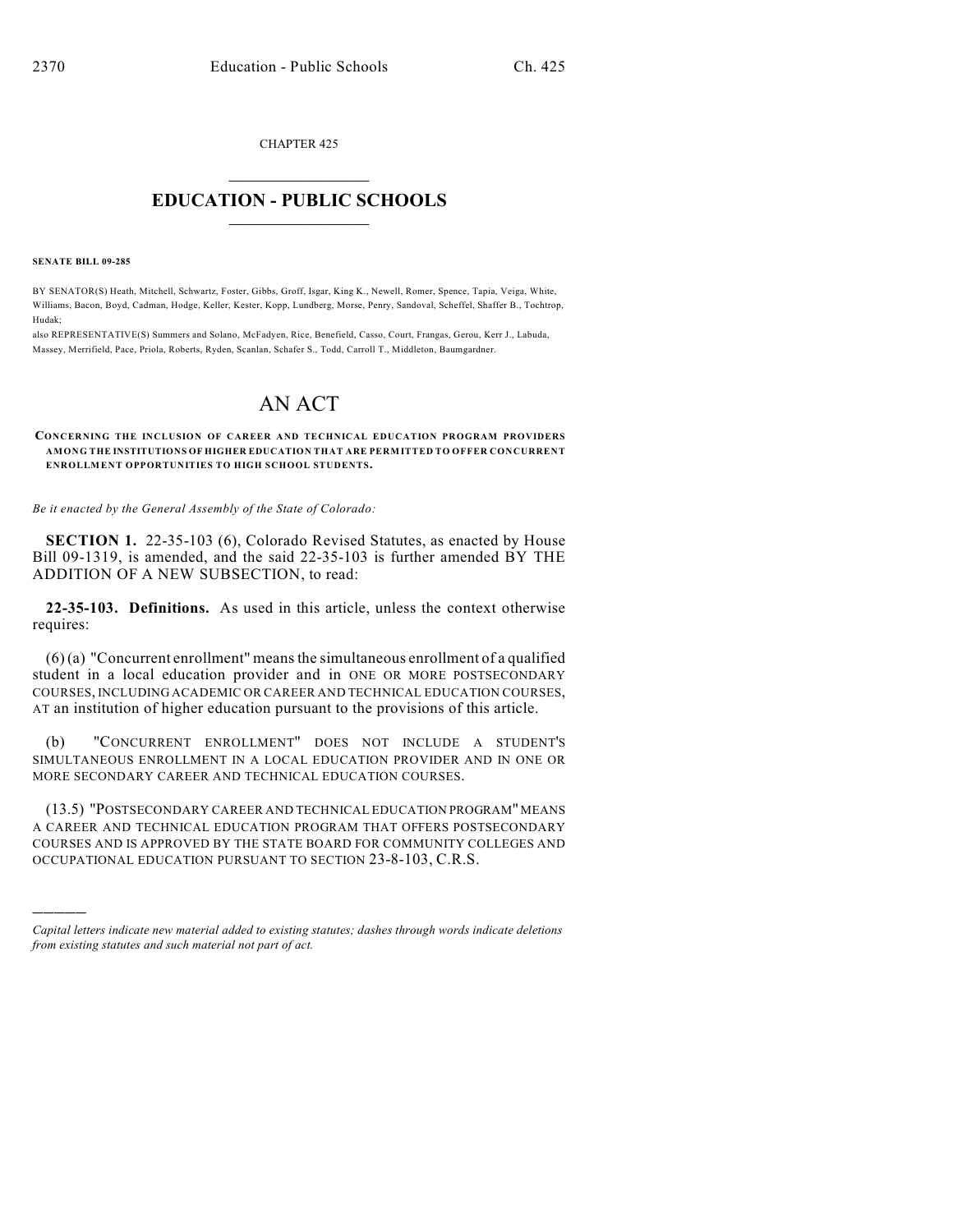**SECTION 2.** 22-35-103 (12) (a), Colorado Revised Statutes, as enacted by House Bill 09-1319, is amended, and the said 22-35-103 (12) is further amended BY THE ADDITION OF A NEW PARAGRAPH, to read:

**22-35-103. Definitions.** As used in this article, unless the context otherwise requires:

(12) "Institution of higher education" means:

(a) A state university or college, community college, junior college, local district college, or area vocational school described in title 23, C.R.S.; or

(a.5) A POSTSECONDARY CAREER AND TECHNICAL EDUCATION PROGRAM; OR

**SECTION 3.** 22-35-104 (1) (b), (1) (d), (1) (e), and (4) (a), the introductory portion to 22-35-104 (4) (b), and 22-35-104 (6), Colorado Revised Statutes, as enacted by House Bill 09-1319, are amended, and the said 22-35-104 is further amended BY THE ADDITION OF THE FOLLOWING NEW SUBSECTIONS, to read:

**22-35-104. Enrollment in institution of higher education - cooperative agreement.** (1) (b) Each local education provider shall annually notify all students and parents or legal guardians of students enrolled in the local education provider of the opportunity for concurrent enrollment by qualified students in college POSTSECONDARY courses, INCLUDING ACADEMIC COURSES AND CAREER AND TECHNICAL EDUCATION COURSES.

(d) Notwithstanding the provisions of paragraph (a) of this subsection (1), if a qualified student is not a participant in the ASCENT program and has not satisfied the minimum requirements for graduation established by the his or her local education provider by the end of his or her twelfth-grade year and is therefore retained by the local education provider for additional instruction, the qualified student shall not concurrently enroll in college POSTSECONDARY courses, INCLUDING ACADEMIC OR CAREER AND TECHNICAL EDUCATION COURSES, that are worth more than a total of nine credit hours, including basic skills courses. Furthermore, the qualified student shall not concurrently enroll in more than:

(I) Six credit hours of college POSTSECONDARY courses, INCLUDING ACADEMIC COURSES AND CAREER AND TECHNICAL EDUCATION COURSES, in any academic semester if the student is registered as a full-time pupil in his or her local education provider; or

Three credit hours of college POSTSECONDARY courses, INCLUDING ACADEMIC COURSES AND CAREER AND TECHNICAL EDUCATION COURSES, in any academic semester if the student is registered as a part-time pupil in his or her local education provider.

(e) Except as described in paragraphs (c) and (d) of this subsection (1) and sections 22-35-108 and 22-35-109, the state board by rule shall not limit the number of college POSTSECONDARY courses, INCLUDING ACADEMIC COURSES AND CAREER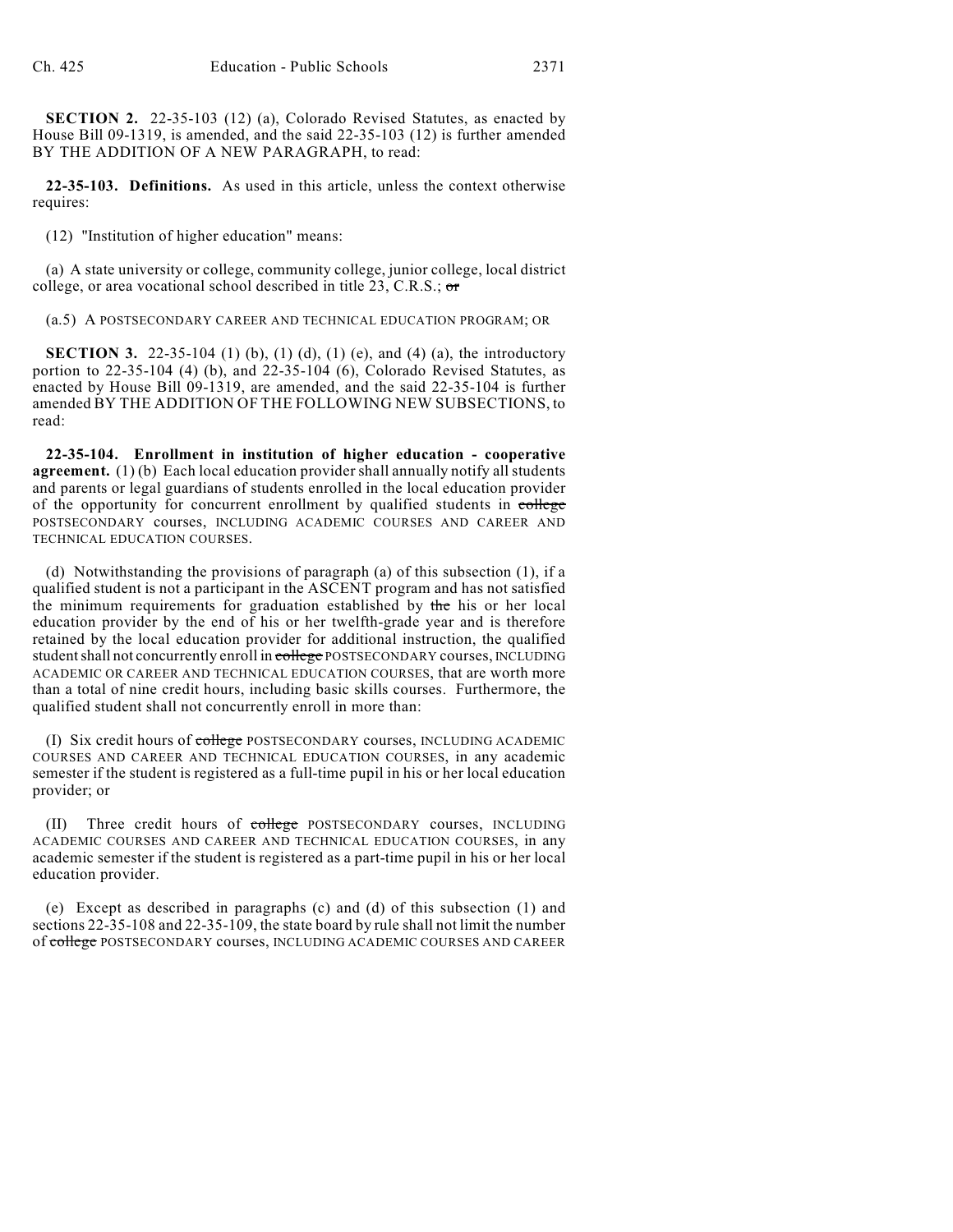AND TECHNICAL EDUCATION COURSES, in which a qualified student may concurrently enroll during the ninth, tenth, eleventh, or twelfth grade.

(4) (a) A qualified student who intends to concurrently enroll in a college POSTSECONDARY course, INCLUDING AN ACADEMIC COURSE OR A CAREER AND TECHNICAL EDUCATION COURSE, at an institution of higher education shall satisfy the minimum prerequisites for the course prior to his or her enrollment in the course.

(b) If a qualified student who has applied for concurrent enrollment in a college POSTSECONDARY course, INCLUDING AN ACADEMIC COURSE OR A CAREER AND TECHNICAL EDUCATION COURSE, has not satisfied the minimum prerequisites for the course, he or she may concurrently enroll in a basic skills course at the institution only if:

(6) (a) A local education provider that seeks to allow students to concurrently enroll in college POSTSECONDARY courses, INCLUDING ACADEMIC COURSES AND CAREER AND TECHNICAL EDUCATION COURSES, at an institution of higher education shall enter into a cooperative agreement with the institution of higher education.

(b) A cooperative agreement shall include, but need not be limited to:

(I) The amount of academic credit to be granted for course work successfully completed by a qualified student concurrently enrolled in the institution of higher education;

(II) A requirement that course work completed by a qualified student through concurrent enrollment at the institution of higher education qualify as basic skills credit or academic credit applicable toward earning a degree OR CERTIFICATE at the institution;

(III) A requirement that the local education provider pay the tuition for each course completed by a qualified student through concurrent enrollment at the institution of higher education in an amount that shall be negotiated by the local education provider and the institution pursuant to the provisions of section  $22-35-105(3);$ 

(IV) A requirement that the local education provider and the institution of higher education establish an academic program of study for each qualified student who concurrently enrolls in the institution, which academic program of study shall include the academic plan of study established pursuant to subsection (3) of this section and a plan by which the local education provider shall make available to the student ongoing counseling and career planning;

(V) A confirmation by the school district LOCAL EDUCATION PROVIDER of the qualified student's uniquely identifying student number, which shall be retained by the institution of higher education for the purposes described in section 23-18-202 (5) (c) (I) (B), C.R.S.;

(VI) Language authorizing the payment of stipends from the college opportunity fund program, part 2 of article 18 of title 23, C.R.S., on behalf of the qualified student; except that a cooperative agreement need not include this language if the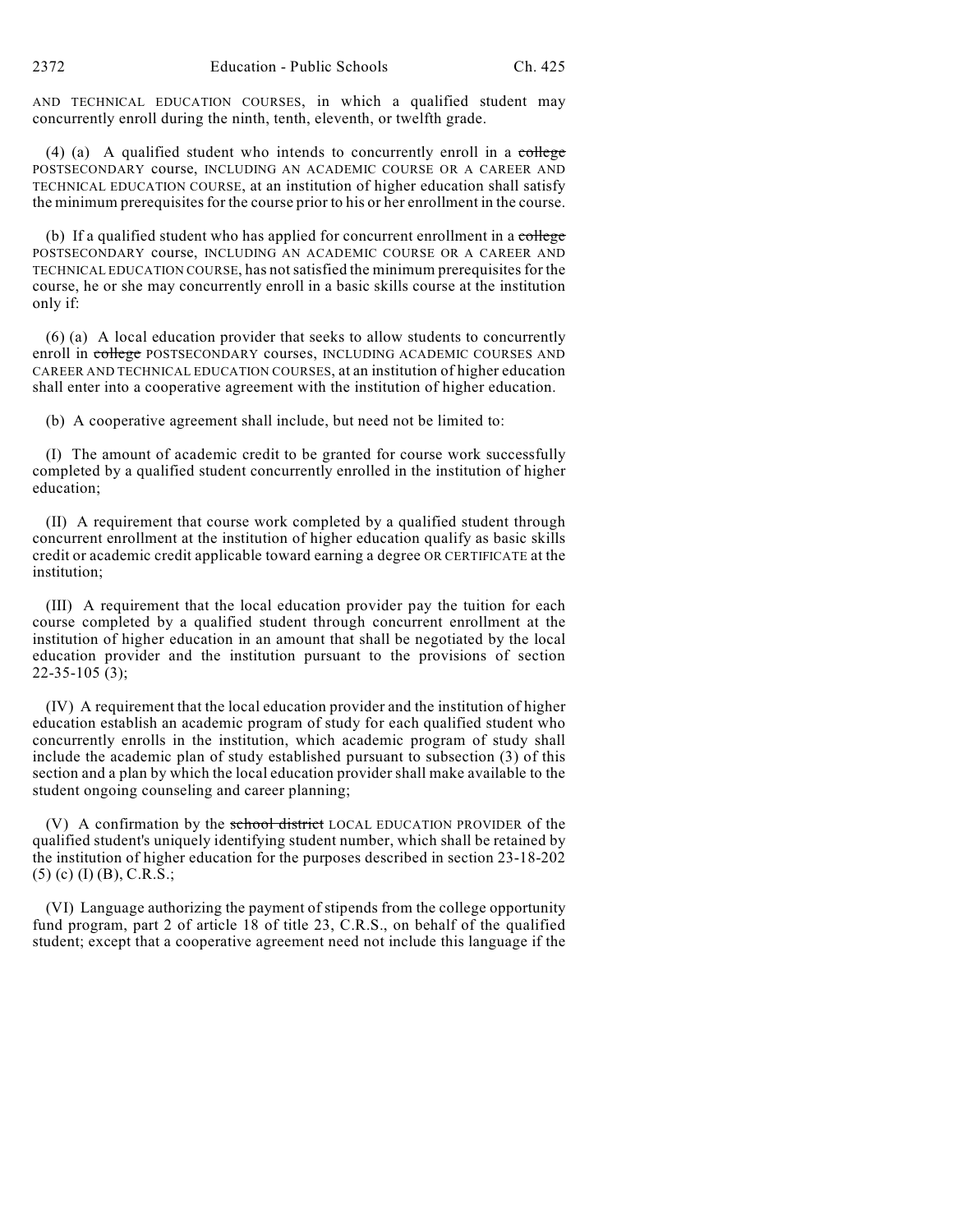institution of higher education that is a party to the cooperative agreement does not receive stipends from the college opportunity fund program;

(VII) Consideration and identification of ways in which qualified students who concurrently enroll in college POSTSECONDARY courses, INCLUDING ACADEMIC COURSES OR CAREER AND TECHNICAL EDUCATION COURSES, can remain eligible for interscholastic high school activities; and

(VIII) Other financial provisions that the local education provider and the institution of higher education may elect to include in the agreement pursuant to the provisions of section 22-35-105 (5).

(c) An institution of higher education that enters into a cooperative agreement with a local education provider shall provide a copy of the cooperative agreement to the department of higher education, which shall retain the copy. IF THE COOPERATIVE AGREEMENT CONTEMPLATES THE PROVISION OF CAREER AND TECHNICAL EDUCATION COURSES TO QUALIFIED STUDENTS, THE INSTITUTION SHALL ALSO PROVIDE A COPY OF THE COOPERATIVE AGREEMENT TO THE STATE BOARD FOR COMMUNITY COLLEGES AND OCCUPATIONAL EDUCATION, WHICH SHALL RETAIN THE COPY.

(13) NOTWITHSTANDING ANY OTHER PROVISION OF THIS ARTICLE, A QUALIFIED STUDENT SHALL NOT CONCURRENTLY ENROLL IN A COURSE THAT IS OFFERED BY A POSTSECONDARY CAREER AND TECHNICAL EDUCATION PROGRAM UNLESS THE COURSE IS INCLUDED IN A POSTSECONDARY DEGREE OR CERTIFICATE PROGRAM THAT IS APPROVED BY THE STATE BOARD FOR COMMUNITY COLLEGES AND OCCUPATIONAL EDUCATION.

(14) IF A QUALIFIED STUDENT CONCURRENTLY ENROLLS IN A COURSE THAT IS PROVIDED BY A POSTSECONDARY CAREER AND TECHNICAL EDUCATION PROGRAM, THE INSTRUCTOR OF THE COURSE SHALL POSSESS A CAREER AND TECHNICAL EDUCATION TEACHING CREDENTIAL THAT HAS BEEN AUTHORIZED BY THE STATE BOARD FOR COMMUNITY COLLEGES AND OCCUPATIONAL EDUCATION.

**SECTION 4.** 22-35-105 (2) (a) and (4), Colorado Revised Statutes, as enacted by House Bill 09-1319, are amended to read:

**22-35-105. Financial provisions - payment of tuition.** (2) If a qualified student concurrently enrolls in a course offered by an institution of higher education, the institution shall be responsible for course content, placement of the student in the course, and the quality of instruction. In addition, because the qualified student is receiving academic credit at his or her local education provider for the course pursuant to section 22-35-104 (5):

(a) The qualified student shall be included in the funded pupil count of his or her school district or, in the case of a student enrolled in an institute charter school, of the school's accounting district, AS DETERMINED PURSUANT TO THE provisions of section 22-54-103 (7); and

(4) (a) Before paying the tuition for a postsecondary course in which a qualified student concurrently enrolls, the local education provider in which the qualified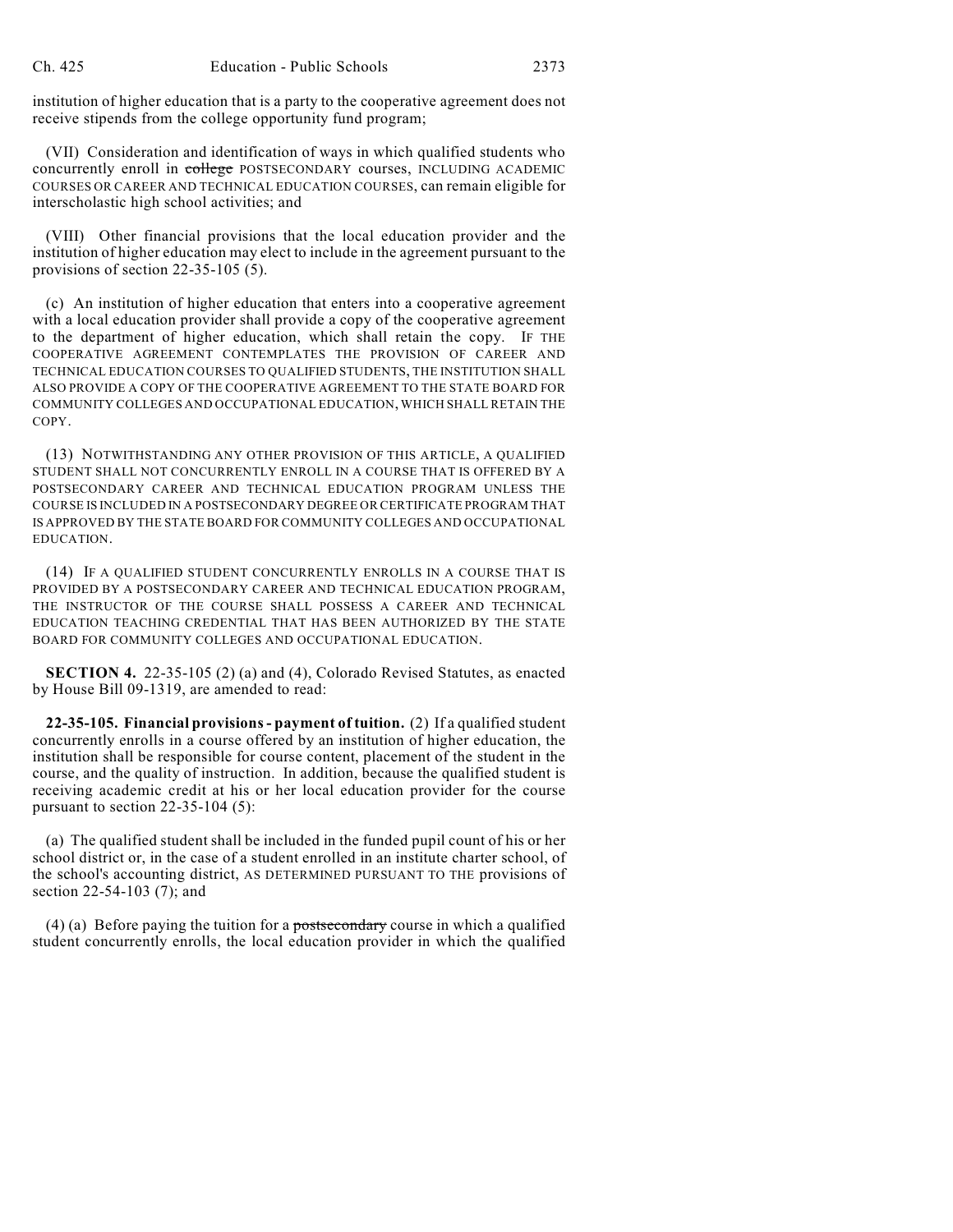student is enrolled shall require the qualified student and his or her parent or legal guardian to sign a document requiring repayment of the amount of tuition paid by the local education provider for the course on the qualified student's behalf if the qualified student does not complete the **postsecondary** course for any reason without the consent of the principal of the student's high school.

(b) If a qualified student concurrently enrolled in a COURSE FOR WHOM A local education provider pays tuition does not complete the postsecondary course for any reason without the consent of the principal of the high school in which the qualified student is enrolled, the qualified student or the qualified student's parent or legal guardian shall reimburse the local education provider, as provided in the document signed pursuant to paragraph (a) of this subsection (4), for the amount of tuition paid by the local education provider for the course.

(c) A local education provider may adopt a policy that requires a qualified student and his or her parent or legal guardian to sign a document prior to the student's concurrent enrollment in a college course, which document commits the student or his or her parent or legal guardian to reimburse the local education provider for the tuition paid by the local education provider for the course in the event that the student receives a failing grade in the course.

**SECTION 5.** The introductory portion to 22-35-107 (2) and 22-35-107 (2) (c) and (2) (d), Colorado Revised Statutes, as enacted by House Bill 09-1319, are amended, and the said 22-35-107 (2) is further amended BY THE ADDITION OF A NEW PARAGRAPH, to read:

**22-35-107. Concurrent enrollment advisory board - created - membership** - duties - reports - repeal. (2) The board shall consist of the following ten THIRTEEN members:

(c) Three representatives appointed by the governor, including at least one member who has experience in postsecondary student counseling, student admissions, and financial aid and at least one member who has experience in public budgeting and finance; and

(d) The director of accreditation and regional services within the department or his or her designee; AND

(e) TWO REPRESENTATIVES OF POSTSECONDARY CAREER AND TECHNICAL EDUCATION PROGRAMS, ONE OF WHOM IS THE DIRECTOR OF CAREER AND TECHNICAL EDUCATION WITHIN THE STATE SYSTEM OF COMMUNITY AND TECHNICAL COLLEGES AND ONE OF WHOM REPRESENTS THE STATE SYSTEM OF ELEMENTARY AND SECONDARY EDUCATION AND IS APPOINTED BY THE STATE BOARD FOR COMMUNITY COLLEGES AND OCCUPATIONAL EDUCATION.

**SECTION 6.** The introductory portion to 22-35-108 (1) (a) and 22-35-108 (1) (a) (III) and (1) (b), Colorado Revised Statutes, as enacted by House Bill 09-1319, are amended to read:

**22-35-108. Accelerating students through concurrent enrollment program - objectives - selection criteria - rules - repeal.** (1) (a) There is hereby established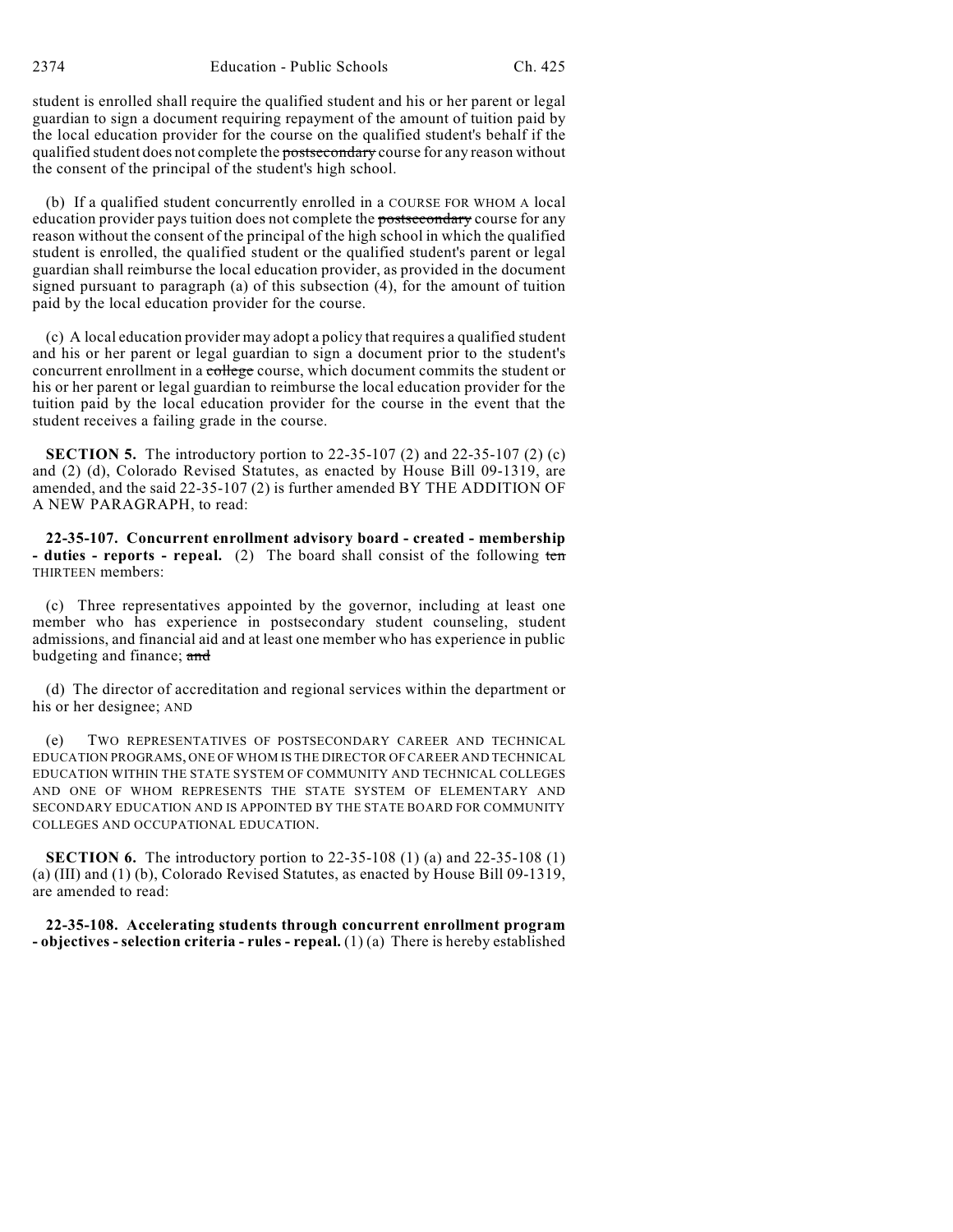the accelerating students through concurrent enrollment program. Beginning in the 2010-11 school year, the department shall administer the ASCENT program pursuant to the provisions of this section and policies established by rules promulgated GUIDELINES ESTABLISHED by the board pursuant to subsection (4) of this section. The objectives of the ASCENT program are to:

(III) Decrease the amount of time that is required for a student to complete a postsecondary degree OR CERTIFICATE;

(b) Notwithstanding any other provision of this article, a qualified student who is designated by the department to be an ASCENT program participant pursuant to subsection (2) of this section may concurrently enroll in  $\overline{\text{college}}$  POSTSECONDARY courses, INCLUDING ACADEMIC COURSES AND CAREER AND TECHNICAL EDUCATION COURSES, in the year directly following the year in which he or she was enrolled in the twelfth grade of a local education provider.

**SECTION 7.** The introductory portion to 22-35-112 (2) and 22-35-112 (2) (a),  $(2)$  (b),  $(2)$  (h),  $(2)$  (i), and  $(2)$  (k) (I), Colorado Revised Statutes, as enacted by House Bill 09-1319, are amended to read:

**22-35-112. Reports.** (2) On or before February 1, 2011, and on or before February 1 each year thereafter, the department and the department of higher education shall collaborate to prepare and submit to the education committees of the senate and house of representatives, or any successor committees, a report concerning the concurrent enrollment of qualified students in college education POSTSECONDARY courses, INCLUDING ACADEMIC COURSES AND CAREER AND TECHNICAL EDUCATION COURSES. The report shall include, but need not be limited to:

(a) The number and names of school districts LOCAL EDUCATION PROVIDERS and institutions of higher education that have entered into cooperative agreements;

(b) The number of qualified students who participated in a concurrent enrollment program in the previous school year, including subtotals for each school district LOCAL EDUCATION PROVIDER and each institution of higher education;

(h) The postsecondary degree AND CERTIFICATE programs in which ASCENT program participants were concurrently enrolled in the previous school year, including subtotals indicating how many ASCENT program participants concurrently enrolled in each postsecondary degree AND CERTIFICATE program;

(i) Data indicating the total number and percentages of qualified students who failed to complete at least one college course in which they concurrently enrolled;

(k) (I) The results of the department's exploration, pursuant to section  $22-35-104$  $(10)$  22-35-104 (11), of strategies by which the state may provide opportunities for children who are participating in a home-based educational program as described in section 22-33-104.5 to participate in a concurrent enrollment program.

**SECTION 8.** 22-54-103 (5.2), Colorado Revised Statutes, as enacted by House Bill 09-1319, is amended to read: